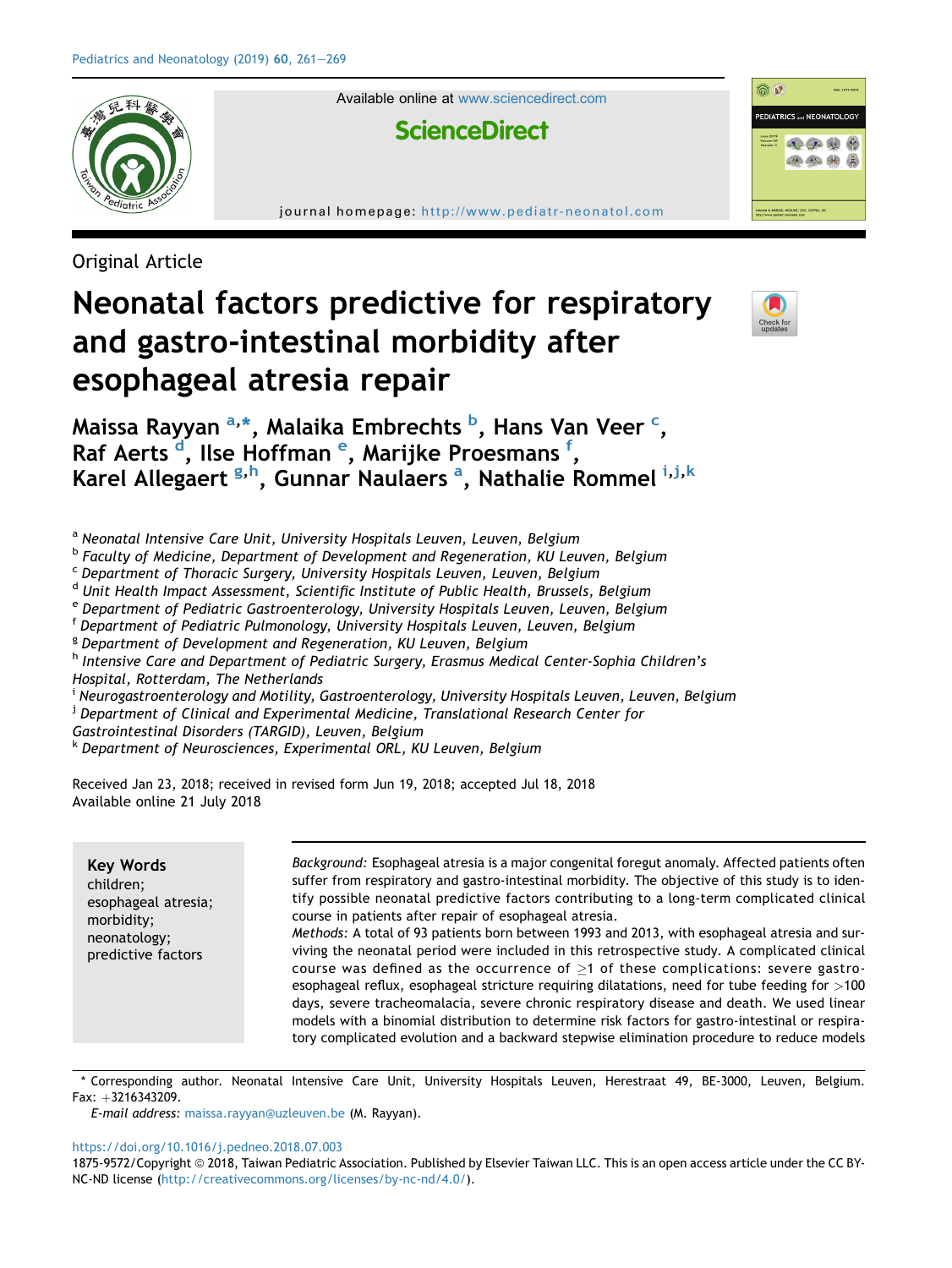until only significant variables remained in the model. Multinomial logistic regression was used to assess risk factors for different evolutions of complication. Model parameter estimates were used to calculate odds ratios for significant risk factors.

Results: Fifty-seven patients (61%) had a complicated clinical course in the first year of life and 47 (51%) had a complicated evolution during years  $1-6$ . In the first year, prematurity was a significant factor for complicated gastro-intestinal (OR 2.84) and respiratory evolution (OR 2.93). After 1 year, gastro-intestinal morbidity in childhood was associated with VACTERL association (OR 12.2) and a complicated first year (OR 36.1). Respiratory morbidity was associated with congenital heart disease (OR 12.9) and a complicated first year (OR 86.9). Multinomial logistic regression showed that prematurity ( $p = 0.018$ ) and VACTERL association ( $p = 0.003$ ) were significant factors of complications.

Conclusion: Prematurity is an important predictive factor for a complicated clinical course in early life. A complicated first year often predicts a complicated clinical course in childhood. These risk factors may be helpful in counseling of parents in the neonatal period.

Copyright © 2018, Taiwan Pediatric Association. Published by Elsevier Taiwan LLC. This is an open access article under the CC BY-NC-ND license ([http://creativecommons.org/licenses/](http://creativecommons.org/licenses/by-nc-nd/4.0/) [by-nc-nd/4.0/\)](http://creativecommons.org/licenses/by-nc-nd/4.0/).

# 1. Introduction

Esophageal atresia is a congenital foregut anomaly, often associated with a trachea-esophageal fistula and occurring in 1 of 2500 live births. Of the different types of esophageal atresia according to the Gross Classification, type C is the most common, accounting for 86% of patients with this condition.[1](#page-7-0) About 48% of patients with esophageal atresia have associated anomalies, most involving the cardiovascular system. VACTERL and CHARGE associations, as well as triploid syndromes, are frequently diagnosed.<sup>[2](#page-7-0)-[4](#page-7-0)</sup> Although a primary anastomosis is feasible in most patients, surgical treatment of long-gap esophageal atresia remains challenging. Different surgical strategies are used, but no technique seems to be superior, and postoperative complication and morbidity rates remain high. $5 5-$ 

Primary anastomosis, first performed successfully in 1941, has improved surgical outcomes and neonatal care. The long-term survival rates of children born with esophageal atresia are about 98% in low-risk populations, and over 80% in very low birthweight infants (<1500 g) and infants born with major cardiac anomalies.<sup>[10](#page-8-0)</sup> Preventing and treating morbidities associated with esophageal atresia have become increasingly important. Patients with esophageal atresia are at risk for respiratory morbidity, including severe tracheobronchomalacia leading to severe blue spells, recurrent pulmonary infections, and asthma-like disease. $11-16$  $11-16$  $11-16$  Gastrointestinal complications observed in children with esophageal atresia include dysphagia, esophageal strictures, gastro-esophageal reflux, esophagitis, Barrett's esophagus, and failure to thrive. $17-20$  $17-20$  $17-20$  Children born with esophageal atresia are also at risk for neurodevelopmental delays, learning problems, and growth failure. $^{21}$  $^{21}$  $^{21}$  A large national study in the United States showed the multifactorial origin of morbidity after esophageal atresia, as well as possible risk factors for mortality, such as very low birthweight and extreme prematurity.<sup>[22](#page-8-0)</sup> Diseasespecific prognostic scoring systems (Spitz, Waterston) for mortality are unable to predict early non-mortality out-comes.<sup>23–[25](#page-8-0)</sup> Patients with long gaps are at greater risk than infants with smaller gaps, especially those with anastomotic tension[.26](#page-8-0) A detailed study showed that reflux was predictive of the need for fundoplication and gastrostomy, with fundoplication being predictive of a later aortopexy.<sup>2</sup> A study describing early predictive factors for short and long-term morbidity in children with esophageal atresia found that tracheal intubation prior to surgery, birth weight <2500 g, anastomotic leak and inability to be fed orally during the first month were predictive of complications before age 1 year.<sup>28</sup> After age 1 year, only long-gap esophageal atresia and the inability to feed orally during the first month remained predictive.

To compare our clinical data on risk factors with the data from other centers, and to establish risk models for later morbidity, which are currently lacking, we evaluated previously identified predictive factors.<sup>[28](#page-8-0)</sup> This study focused on neonatal variables predictive of respiratory and/or gastro-intestinal morbidity in children with esophageal atresia during the first year of life and at age  $1-6$ years.

### 2. Patients and methods

This retrospective single-center study evaluated neonates diagnosed with esophageal atresia and admitted to the Neonatal Intensive Care Unit of University Hospitals Leuven (Belgium) between 1993 and 2013. The study was approved by the ethics committee of University Hospitals Leuven. The medical and nursing records of all patients were reviewed. Patients were excluded if they died within the first month of life. Neonatal data included patient variables (birth weight, gestational age, associated anomalies, respiratory distress syndrome, preoperative pneumonia, preoperative endotracheal intubation, and cardiac resuscitation at birth) as well as surgical variables (type of esophageal atresia, excessive tension at the anastomosis as reported by the surgeon, and whether a 1-step or 2-step surgery was performed. Postoperative variables were also evaluated, including postoperative intubation  $>5$  days, pneumothorax, anastomotic leak and the need for tube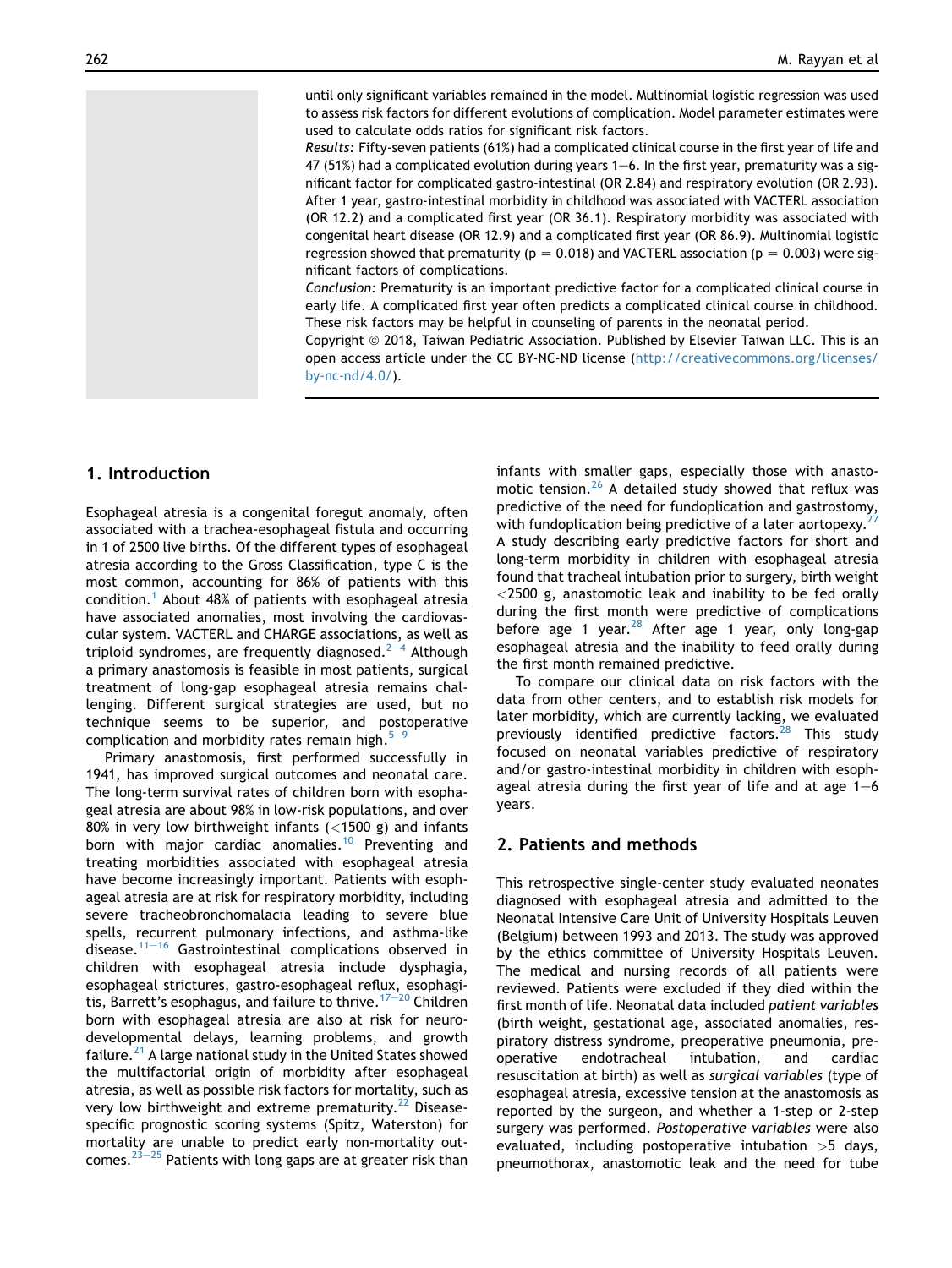feeding for  $>100$  days. A long-gap was defined as a gap  $>$ 3 cm or greater than the height of two vertebral bodies. The first-line surgical treatments for patients with long-gap esophageal atresia in our institution are gastrostomy and esophagostomy, followed, if necessary, by second stage colonic interposition. A complicated clinical course was defined as the occurrence of at least one of the following complications: severe gastro-esophageal reflux (defined as the presence of severe esophagitis on esophagogastroscopy or biopsy and/or the need for an anti-reflux procedure and/or jejunal feeding), esophageal stricture requiring two or more dilatations, need of tube feeding for more than 100 days, severe tracheomalacia (defined as the occurrence of at least one of the following: cyanotic spells, bronchoscopic findings, or requirement for an aortopexy and/or tracheostomy), severe chronic respiratory disease (defined as severe airway infection requiring hospitalization or an asthma-like disease), or death.

# 3. Statistical analysis

Bivariate associations between predictive variables and between complicated clinical course and individual predictive variables were analyzed using the phi-coefficient, a chi-square-based measure of association between two categorical variables. Generalized linear models with binomial distribution and the logit link function were used to determine the statistically most significant risk factors for respiratory and gastro-intestinal complications during the first year of life and at age  $1-6$  years. Controls consisted of patients without either gastro-intestinal nor respiratory complications.

Full models were built initially using potential risk factors as binary factors and birth weight and gestational age as continuous covariates. Birth weight and gestational age were used as continuous, not as categorical, variables because a small number of patients had extremely low birth weight or were extremely preterm, rendering birth weight and gestational age unsuitable for statistical analyses. Indeed, classification of infants by birth weight showed that only one had an extremely low birth weight (<1000 g) and only six had very low birth weight  $(<1500$  g). Similarly, evaluation of gestational age showed that none of these infants was extremely premature (gestational age  $\langle 28 \rangle$ weeks) and only four were very premature (gestational age  $<$ 32 weeks).

Main effects and an intercept were included in these models. A threshold of  $p < 0.10$  and a backward stepwise elimination procedure were used to build reduced generalized linear models until only significant ( $p < 0.05$ ) factors and/or variables remained in the model. P-values and odds ratios (OR) are presented for these reduced models only, because model parameter estimates, p-values and ORs of full models tend to be unreliable due to overfitting or problems related to multicollinearity. The parameter estimates of the reduced models were used to calculate ORs and their 95% confidence intervals (CI) for factors associated with significant risks of complications. The performance of the models was assessed by calculating their positive and negative predictive values (PPV and NPV). Patients were stratified into four groups, as determined by the clinical course of their complications: 1) patients with complications only during the first year, 2) patients who developed complications after 1 year, 3) patients with complications in both time windows, and 4) patients without complications during either time period (controls). Multinomial logistic regression analyses were used to determine risk factors within strata. Potential risk factors were included in a full regression model and a similar backward stepwise elimination procedure was used to produce reduced models that included only those variables with a significant effect. The goodness of fit of the generalized linear models and the regression models was assessed using the Akaike Information Criterion (AIC) and omnibus chi-square tests. All statistical analyses were performed using IBM SPSS Statistics 24 (IBM Corp., Armonk, NY, USA).

#### 4. Results

#### 4.1. Population

Of the 102 patients with esophageal atresia born between 1993 and 2013 and admitted to NICU Leuven ([Fig. 1\)](#page-3-0), 93 were included in our analysis. The other nine patients were excluded, five due to insufficient or no follow-up data in their medical records, and four due to death during the neonatal period. Fifty-seven patients were male (61%). The median birth weight of this cohort was 2635 g (range 830–4450 g) and their median gestational age was 38 weeks (range  $28-41$  weeks). Gross classification of types of esophageal atresia in these patients showed that 88% had type C, 8% had type A, 3% had type B, and 1% had type E. Of the 79 (85%) patients who underwent primary repair, all underwent open thoracotomy. Because of long-gap esophageal atresia, 14 (15%) patients required gastrostomy placement and cervicostomy during the first surgery. Long hospital stay was associated with prematurity and more severe pathology, including severe cardiorespiratory events and combined severe congenital pathology, such as congenital diaphragmatic hernia.

#### 4.2. Clinical course [\(Fig. 1\)](#page-3-0)

Patients were stratified into four groups depending on the timing of their complications. Of the 93 patients, 12 (13.2%) presented with complications only during the first year, five (5.5%) only developed complications after the first year, 43 (47.3%) had complications during both time periods, and 31 (34.1%) had no complications. During the first year of life, 57 of the 93 patients (61%) had a complicated clinical course, with 32 (34%), 18 (19%), and 7 (8%) experiencing 1, 2, and  $\geq$ 3 complications, respectively. After the first year of life, 47 of the 93 patients (51%) had a complicated clinical course, with 17 (36%), 21 (45%), and 9 (19%) experiencing 1, 2, and  $\geq$ 3 complications, respectively. [Fig. 2](#page-4-0) shows the number of patients with a complicated clinical course and a detailed description of these complications according to the age of the children. These complications included the need for two or more esophageal dilatations or two or more hospitalizations due to lower respiratory tract infections. Four neonates died, one each due to perinatal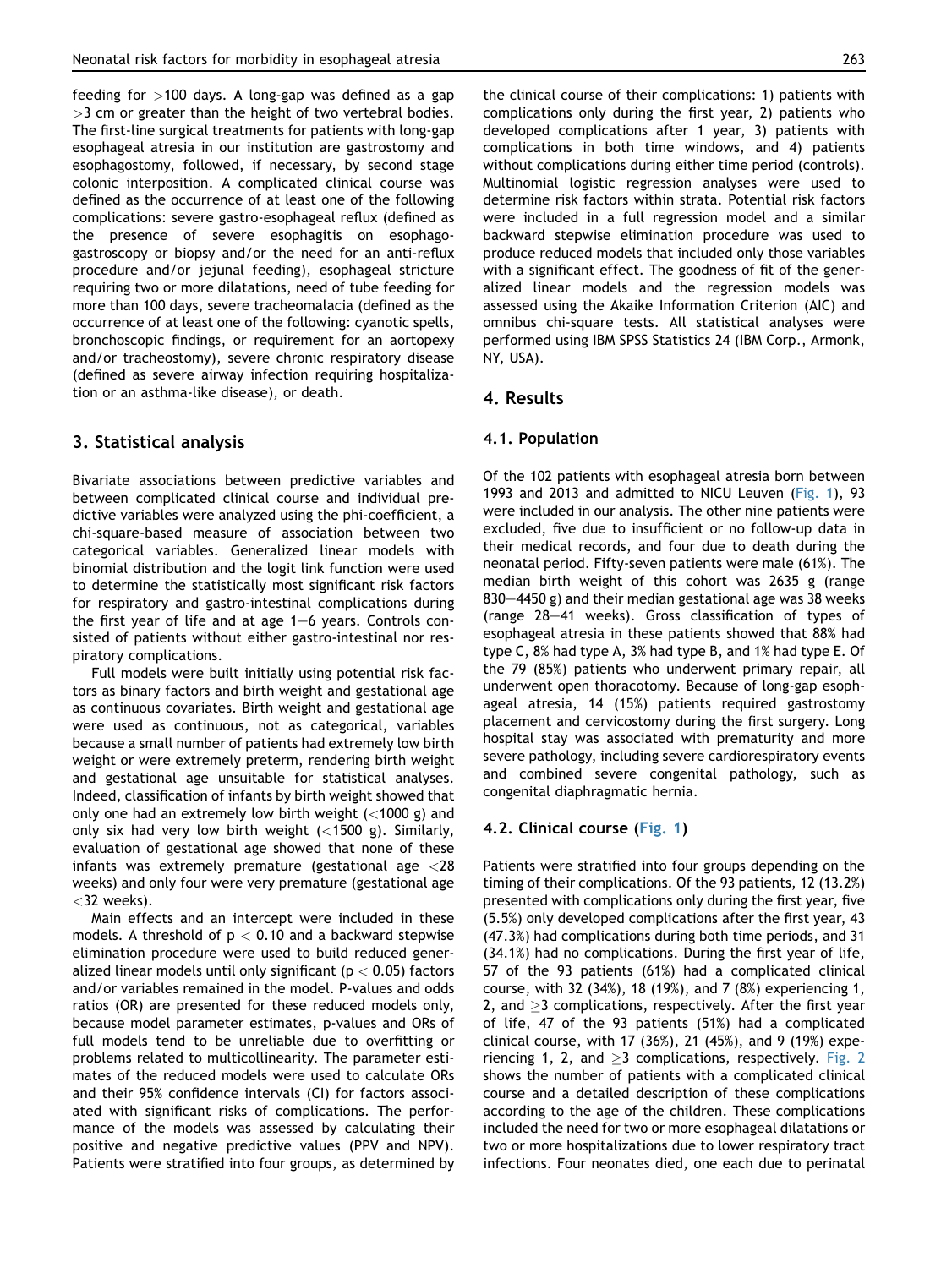<span id="page-3-0"></span>

Figure 1 CONSORT flow diagram of 102 children born with esophageal atresia included in the study.

asphyxia associated with multiple organ failure, congenital pulmonary lymphangiectasia, overwhelming sepsis in preterm with severe growth restriction and persistent pulmonary hypertension. Two infants died, one of a severe respiratory infection and the other, with severe neurological impairment, of hemophagocytic lymphohistiocytosis. One child died at age 3 years; the cause of death is unknown.

#### 4.3. Predictors of a complicated clinical course (Tables  $1-3$ )

Bivariate analysis showed that variables predictive of a complicated clinical course during the first year were CPR at birth (p = 0.044), prematurity (p = 0.046), 2-step surgery

 $(p = 0.009)$ , long-gap atresia ( $p = 0.009$ ), and length of stay  $>$ 30 days (p = 0.010) [\(Table 1](#page-4-0)). Factors predictive of a complicated clinical course during years  $1-6$  were CPR at birth (p = 0.016), prematurity (p = 0.017), VACTERL  $(p = 0.014)$ , congenital heart disease  $(p = 0.046)$ , 2-step surgery ( $p < 0.001$ ), long-gap ( $p < 0.001$ ), intubation >5 days ( $p = 0.003$ ), length of stay  $>$ 30 days ( $p < 0.001$ ), and a complicated first year of life ( $p < 0.001$ ) [\(Table 2](#page-5-0)). An additional analysis to assess correlations between predictive variables (bivariate phi-coefficient test) showed that prematurity was associated with twin pregnancy ( $p = 0.007$ ; phi = 0.280), low birth weight (p < 0.001; phi 0.700), respiratory distress syndrome ( $p < 0.001$ ; phi 0.444), preoperative intubation (p < 0.001; phi = 0.372), 2-step surgery  $(p = 0.031; \; \text{phi} = 0.226)$ , long-gap esophageal atresia  $(p = 0.031; \, \text{phi} = 0.226)$ , intubation >5 days (p < 0.001; phi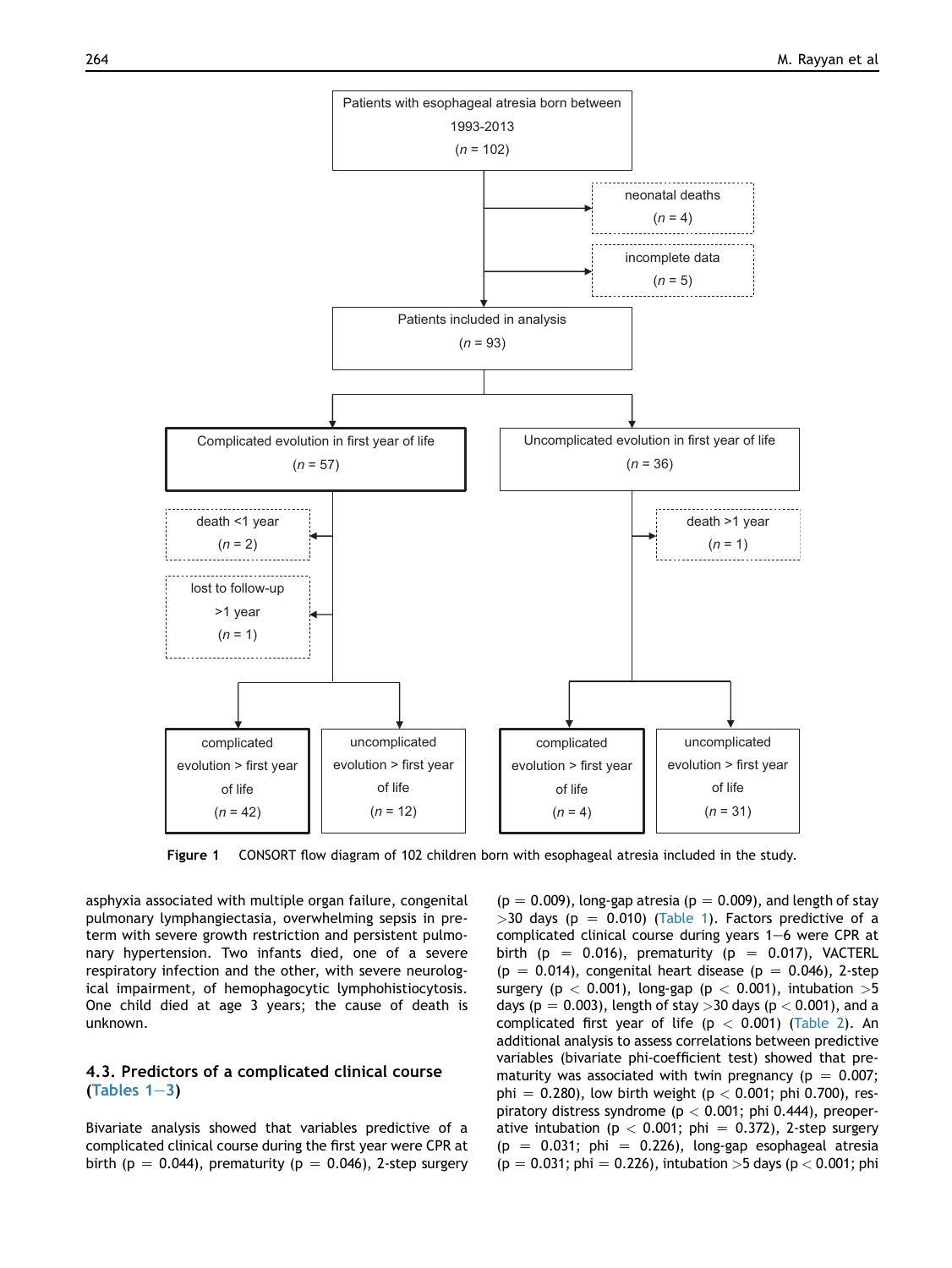<span id="page-4-0"></span>

GER: gastro-esophageal reflux

Figure 2 Complications in 93 patients with esophageal atresia before and after age of 1 year.

0.532), and length of stay  $>30$  days (p  $<$  0.001; phi =  $0.578$ ).

For the first year of life, the reduced linear model (AIC full model 119.2, AIC reduced model 12.1, goodness of fit  $p = 0.028$ ) showed that, for patients with gastro-intestinal complications (44/81), only prematurity was a significant risk factor (p = 0.032), with an OR = 2.84 (95% CI  $[1.09 - 7.39]$ ). The PPV of this model was 21/30 (70%) and the NPV was 28/51 (55%). In the model for respiratory complications (33/70) (AIC full model 115.9, AIC reduced

Table 1 Characteristics and complications identified during the first month of life and complicated or non-complicated development during the first year of life. Total number of patients  $N = 93$ .

| Neonatal predictor variables              | Complicated evolution ( $N = 57$ ) n (%) | Non-complicated evolution ( $N = 36$ ) n (%) |  |  |
|-------------------------------------------|------------------------------------------|----------------------------------------------|--|--|
| Twin birth                                | 5(9%)                                    | 2(6%)                                        |  |  |
| CPR at birth                              | 6 $(11\%)^*$                             | 0                                            |  |  |
| Prematurity $(<$ 37 weeks)                | 26 (46%)*                                | 9(25%)                                       |  |  |
| Birth weight $<$ 2500 g                   | 29 (51%)                                 | 14 (39%)                                     |  |  |
| <b>VACTERL</b>                            | 15 (26%)                                 | 8(22%)                                       |  |  |
| Congenital heart disease<br>Pre-operative | 16 (28%)                                 | 10(28%)                                      |  |  |
| <b>Neonatal RDS</b>                       | 6(11%)                                   | 4 (11%)                                      |  |  |
| Pre-operative intubation                  | 7(12%)                                   | 3(8%)                                        |  |  |
| Surgery                                   |                                          |                                              |  |  |
| 2-step surgery                            | 13 $(23%)^*$                             | 1(3%)                                        |  |  |
| Primary anastomosis tension               | 13 (23%)                                 | 6(17%)                                       |  |  |
| Type of atresia                           |                                          |                                              |  |  |
| A                                         | 6(11%)                                   | 1 $(3%)$                                     |  |  |
| B                                         | 3(5%)                                    | 0                                            |  |  |
| С                                         | 47 (83%)                                 | 35 (97%)                                     |  |  |
| E                                         | 1 $(2%)$                                 | 0                                            |  |  |
| Long gap                                  | 13 $(23%)^*$                             | 1(3%)                                        |  |  |
| Post-operative                            |                                          |                                              |  |  |
| Anastomotic leak                          | 5(9%)                                    | 3(8%)                                        |  |  |
| Pneumothorax                              | 11 (19%)                                 | 5(14%)                                       |  |  |
| Intubation $>5$ days                      | 16 (28%)                                 | 5(14%)                                       |  |  |
| Hospital stay $>$ 30 days                 | 26 $(46\%)^*$                            | 7 (19%)                                      |  |  |

 $p < 0.05$  versus patients with non-complicated evolution (phi-coefficient test).

CPR cardiopulmonary resuscitation; RDS: respiratory distress syndrome.

VACTERL > 3 Vertebral, Anorectal, Cardiac, Tracheo-esophageal fistula and Esophageal atresia, Renal or Limbs anomalies.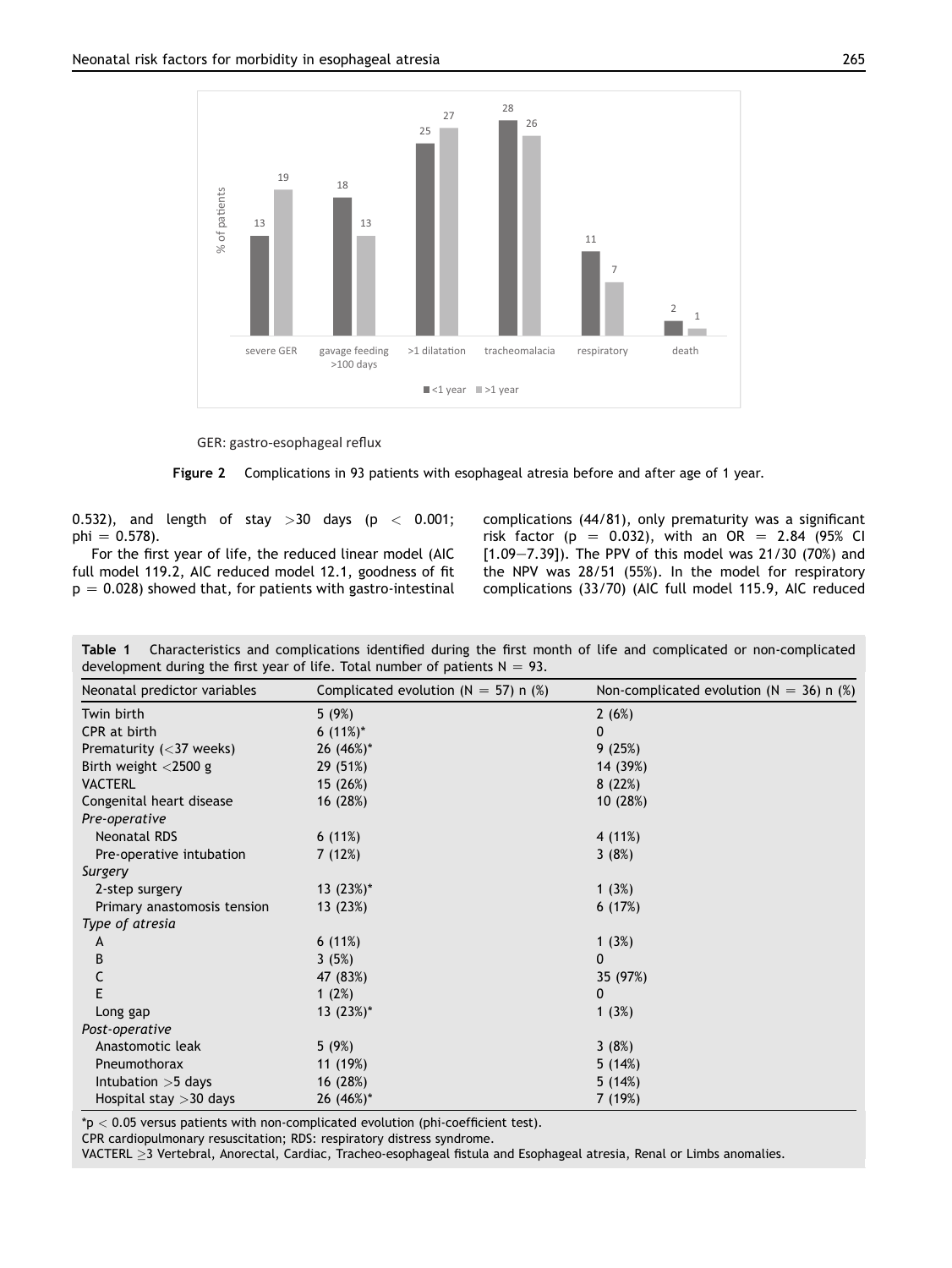| Neonatal predictor variables | Complicated evolution ( $N = 46$ ) n (%) | Non-complicated evolution ( $N = 43$ ) n (%) |
|------------------------------|------------------------------------------|----------------------------------------------|
| Twin birth                   | 5(11%)                                   | 2(5%)                                        |
| CPR at birth                 | 6 $(13%)^*$                              | 0                                            |
| Prematurity $(<$ 37 weeks)   | 24 (52%)*                                | 11(26%)                                      |
| Birth weight <2500 g         | 26 (57%)                                 | 17 (40%)                                     |
| <b>VACTERL</b>               | 15 (33%)*                                | 5(12%)                                       |
| Congenital heart disease     | 18 (39%)*                                | 8(19%)                                       |
| Pre-operative                |                                          |                                              |
| <b>Neonatal RDS</b>          | 6(13%)                                   | 4 (9%)                                       |
| Pre-operative intubation     | 7(15%)                                   | 3(7%)                                        |
| Surgery                      |                                          |                                              |
| 2-step surgery               | 14 (30%)*                                | 0                                            |
| Primary anastomosis tension  | 10 (22%)                                 | 9(21%)                                       |
| Type of atresia              |                                          |                                              |
| A                            | 6(13%)                                   | 1 $(2%)$                                     |
| B                            | 3(7%)                                    | $\mathbf{0}$                                 |
| C                            | 36 (78%)                                 | 42 (98%)                                     |
| E                            | 1 $(2%)$                                 | 0                                            |
| Long gap                     | 14 (31%)*                                | 0                                            |
| Post-operative               |                                          |                                              |
| Anastomotic leak             | 3(7%)                                    | 5(12%)                                       |
| Pneumothorax                 | 8(17%)                                   | 7(16%)                                       |
| Intubation $>5$ days         | 17 (37%)*                                | 4 (9%)                                       |
| Hospital stay > 30 days      | 25 (54%)*                                | 7(16%)                                       |
| Complicated first year       | 42 (91%)*                                | 12 (28%)                                     |

<span id="page-5-0"></span>Table 2 Characteristics identified during the first month of life and complicated or non-complicated development of patients at 1–6 years. Total number of patients  $N = 89$ .

 $p < 0.05$  versus patients with non-complicated evolution (phi-coefficient test).

CPR: cardiopulmonary resuscitation; RDS: respiratory distress syndrome; VACTERL:  $\geq$ 3 Vertebral, Anorectal, Cardiac, Tracheoesophageal fistula and Esophageal atresia, Renal or Limbs anomalies.

model 11.8, goodness of fit  $p = 0.034$ ) again only prematurity was identified as a significant risk factor ( $p = 0.038$ ), with an OR = 2.93 (95% CI [1.06-8.08]). The PPV was 16/25 (64%) and the NPV was 28/45 (62%).

Of the children aged  $1-6$  years,  $41/84$  had gastrointestinal complications. Factors significantly associated with gastro-intestinal complications included VACTERL  $(p = 0.006, \text{ OR } 12.2, 95\% \text{ CI } [2.1–71.9])$  and complications during the first year of life ( $p < 0.001$ , OR 36.1, 95% CI  $[7.6-170.7]$ ) (AIC full model 88.2, AIC reduced model 16.0, goodness of fit  $p < 0.001$ ). The PPV was 36/48 (75%) and the NPV was 31/36 (86%). Factors associated with respiratory complications in this age group (30/73) included congenital heart disease (p = 0.02, OR 12.9, 95% CI [1.5-111.3]) and complications during the first year ( $p < 0.001$ , OR 86.9, 95% CI  $[9.3-813.9]$ ) (AIC full model 75.9, AIC reduced model 15.9, goodness of fit  $p < 0.001$ ).

Table 3 Significant risk factors identified during the first month of life and their ability to predict a complicated or noncomplicated course during the first year of life and during years  $1-6$  years based on generalized linear models.

| Type of complication                                              | <b>Risk factors</b>    | n cases (n controls) | p-value             | OR (95% CI)          |
|-------------------------------------------------------------------|------------------------|----------------------|---------------------|----------------------|
| $<$ 1 year                                                        |                        |                      |                     |                      |
| respiratory                                                       | prematurity            | 33(37)               | 0.038               | $2.93(1.06 - 8.08)$  |
| gastro-intestinal                                                 | prematurity            | 44 (37)              | 0.032               | $2.84(1.09 - 7.39)$  |
| $1 - 6$ year                                                      |                        |                      |                     |                      |
| respiratory<br>complicated first year<br>congenital heart disease |                        | $<$ 0.001            | $86.9(9.3 - 813.9)$ |                      |
|                                                                   |                        | 30(43)               | 0.020               | $12.9(1.5 - 111.3)$  |
| gastro-intestinal                                                 | complicated first year |                      | $<$ 0.001           | $36.1 (7.6 - 170.7)$ |
|                                                                   | <b>VACTERL</b>         | 41 (43)              | 0.006               | $12.2(2.1 - 71.9)$   |

Total number of patients first year  $n = 93$ .

Total number of patients  $1-6$  years n = 89.

Controls are defined as having no respiratory nor gastro-intestinal complications.

Prematurity <37 weeks.

VACTERL > 3 Vertebral, Anorectal, Cardiac, Tracheo-esophageal fistula and Esophageal atresia, Renal or Limbs anomalies.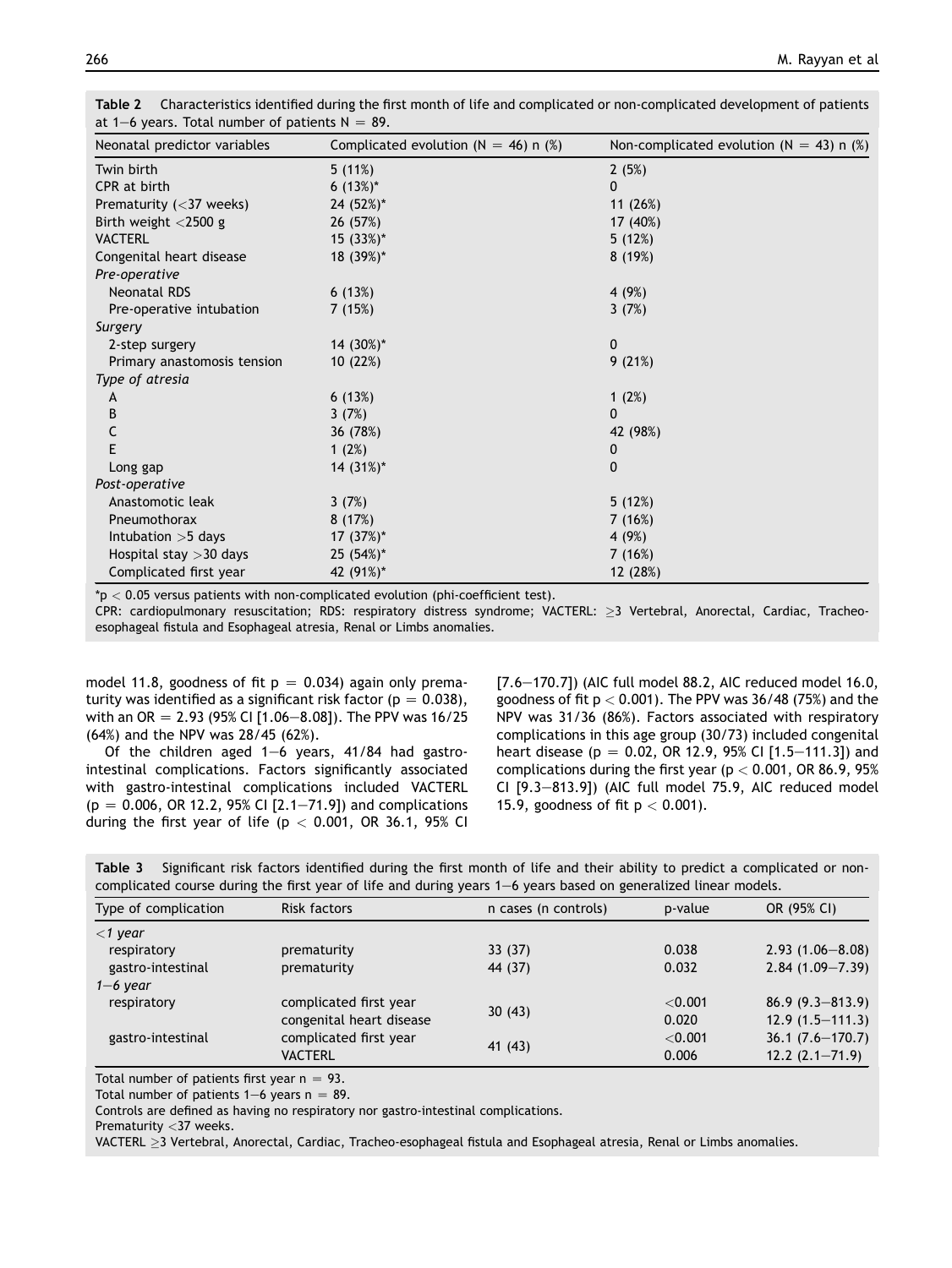<span id="page-6-0"></span>Table  $4$  Early risk factors for short (<1 year) and long-term (1–6 years) complications and their development in children with esophageal atresia.

|                                             | Present study      | Castilloux et al. (2010) |                          |                              |  |
|---------------------------------------------|--------------------|--------------------------|--------------------------|------------------------------|--|
| Statistical test                            | $\phi$ coefficient |                          | two-tailed $\chi^2$ test |                              |  |
| Neonatal predictor variables                | First year of life | $>$ first year of life   | First year of life       | $>$ first<br>year of<br>life |  |
|                                             | $n = 93$           | $n = 91$                 | $n = 134$                | $n = 116$                    |  |
| Twin birth                                  |                    |                          |                          |                              |  |
| CPR at birth                                |                    |                          | n/e                      | n/e                          |  |
| Prematurity (<37 weeks)                     |                    |                          | n/e                      | n/e                          |  |
| Birth weight <2500 g                        |                    |                          |                          |                              |  |
| <b>VACTERL</b>                              |                    |                          |                          |                              |  |
| Congenital heart disease                    |                    |                          |                          |                              |  |
| Pre-operative                               |                    |                          |                          |                              |  |
| <b>Neonatal RDS</b>                         |                    |                          |                          |                              |  |
| Pre-operative intubation                    |                    |                          |                          |                              |  |
| Surgery                                     |                    |                          |                          |                              |  |
| 2-step surgery                              |                    |                          |                          |                              |  |
| Primary anastomosis tension                 |                    |                          |                          |                              |  |
| Long gap                                    |                    |                          |                          |                              |  |
| Post-operative                              |                    |                          |                          |                              |  |
| Anastomotic leak                            |                    |                          |                          |                              |  |
| Pneumothorax                                |                    |                          |                          |                              |  |
| Intubation $\geq$ 5 days                    |                    |                          |                          |                              |  |
| Hospital stay > 30 days                     |                    |                          | n/e                      | n/e                          |  |
| Need of tube feeding                        | n/e                | n/e                      |                          |                              |  |
| Complex evolution in the first year of life |                    |                          |                          |                              |  |

 $\bullet$  P  $<$  0.05 versus patients with non-complicated evolution.

n/e not evaluated.

 $-$  not applicable.

CPR cardiopulmonary resuscitation; RDS: respiratory distress syndrome.

VACTERL 3 Vertebral, Anorectal, Cardiac, Tracheo-esophageal fistula and Esophageal atresia, Renal or Limbs anomalies.

Multinomial logistic regression analysis showed that prematurity ( $p = 0.018$ ) and VACTERL ( $p = 0.003$ ) were significant predictors of complications (AIC  $=$  44.3). Within the four strata, prematurity was the only significant factor and only in the patients who had complications during both time periods (p = 0.008 OR = 4.2, 95% CI [1.5–12.0]). By contrast, VACTERL tended to be significant in patients who had complications during years  $1-6$  (p = 0.05, OR = 8.1, 95% CI  $[0.997-65.3]$ ) and in those who had complications during both time periods ( $p = 0.06$ , OR = 3.3, 95% CI  $[0.95 - 11.2]$ ).

# 5. Discussion

In our cohort, CPR at birth, prematurity, 2-step surgery, long-gap atresia and length of hospital stay >30 days were associated with a complicated clinical course during the first year of life. In the modelling approach, however, prematurity was the only neonatal variable associated with a complicated respiratory and gastro-intestinal clinical course during the first year. After the first year, several risk factors were individually associated with a complicated clinical course, including CPR at birth, prematurity, VACTERL, congenital heart disease, 2-step surgery, long gap, intubation  $\geq$ 5 days, length of stay  $>$ 30 days and a complicated first year of life. In the linear models, congenital heart disease (for patients with complicated respiratory evolution), VACTERL (for patients with gastrointestinal complications) and a complicated clinical course during the first year of life (for all patients) remained significant risk factors for a complicated clinical course after stepwise reduction of the models. Of these children, 61% had a complicated clinical course before age 1 year, and 51% during years 1-6. Most patients with a complicated clinical course during years  $1-6$  had a complicated clinical course during the first year of life; however, 11% of patients with complications during years  $1-6$  did not have complications during the first year.

Improvements in neonatal care have increased the survival rate of low-risk infants with esophageal atresia, with this rate being as high as 80% in patients with a birth weight  $<$ 1500 g.<sup>[10](#page-8-0)</sup> The focus has thus shifted gradually from neonatal survival and evaluation of surgical techniques to multidisciplinary follow-up and prevention and management of early and late morbidity. More than half of our patients with esophageal atresia experienced complications requiring therapeutic interventions, not only during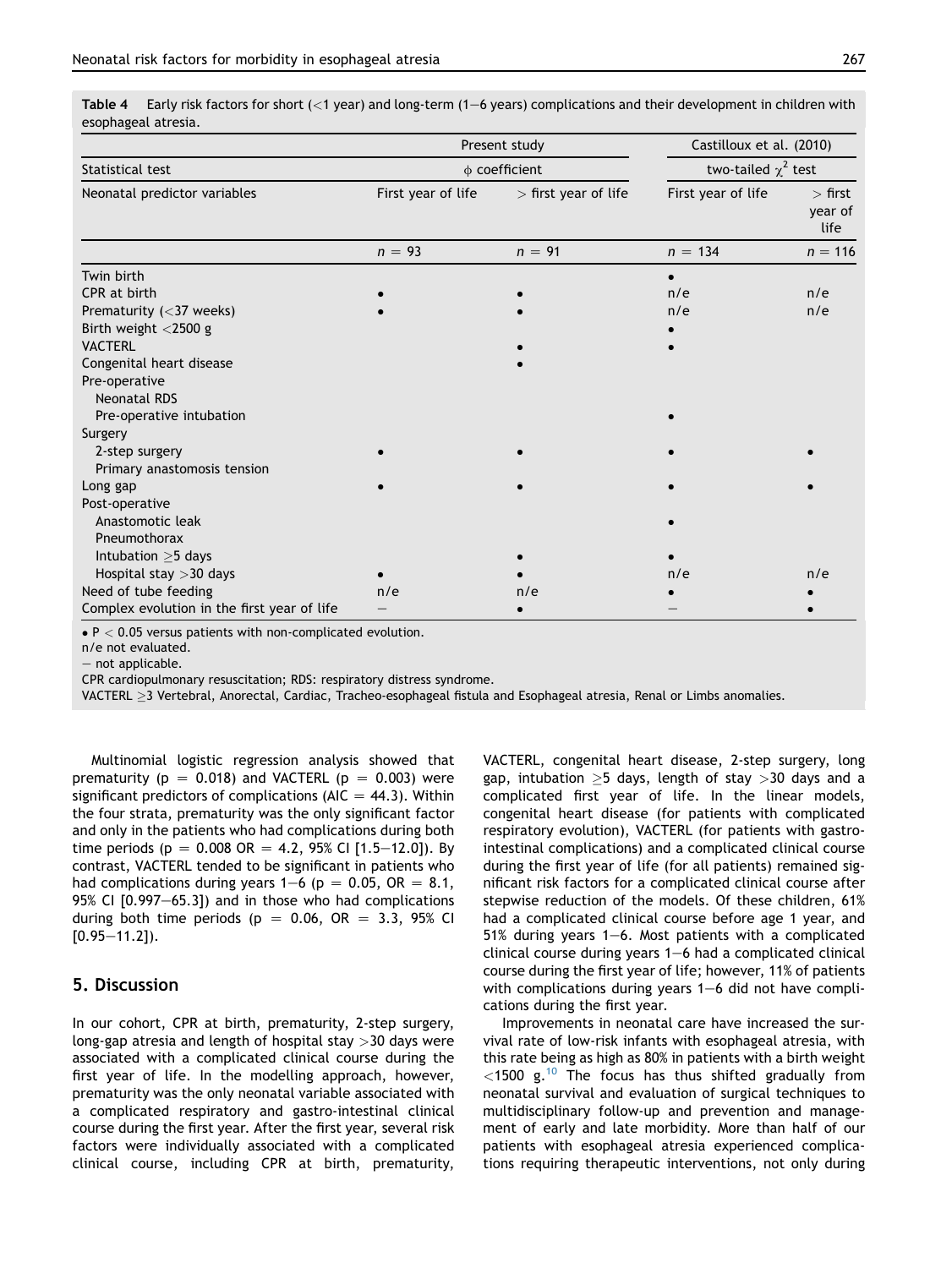<span id="page-7-0"></span>the first year of life but subsequently. The high neonatal survival rate (98/102, 96%), the causes of death and the rate of serious complications in this population (61/93, 66%) are in good agreement with previous studies.<sup>[12,13,22,29](#page-8-0)</sup> It was not surprising that 72% of children with complications during the first year of life had complications after the first year. More strikingly, 11% of patients without complications during the first year developed new complications after age 1 year. The complication rates in our study were comparable to those in an earlier study, except that we observed a lower complication rate after age 1 year in patients with without complications during the first year (11% vs.  $30\%$ ).<sup>[28](#page-8-0)</sup>

[Table 4](#page-6-0) compares the results of bivariate analyses of risk factors in our study with those reported in a previous study. $^{28}$  $^{28}$  $^{28}$  In contrast to these earlier results, bivariate analysis in our study showed that twin birth, preoperative tracheal intubation, low birth weight, anastomotic leakage, and postoperative tracheal intubation for  $>$  5 days were not significantly associated with complications during the first year of life. In both studies, long-gap esophageal atresia and 2-step surgery were significantly associated with complications during both time periods. This was not surprising, inasmuch as long-gap esophageal atresia remains the most difficult type of esophageal atresia to treat, with no consensus reached on optimal treatment.

In contrast to bivariate analysis, our multifactor analysis could assess only a small number of predictive risk factors, although these factors remained significant in a statistical model with a reliable goodness of fit. Correlated risk factors were eliminated and only the strongest, independent risk factors remained significant. In the multivariable analysis, prematurity was the only statistically significant factor influencing respiratory and gastro-intestinal complications. Prematurity is a risk factor associated with many other risk factors, including twin birth, low birth weight, respiratory distress syndrome, preoperative intubation, 2 step surgery, long-gap esophageal atresia, intubation longer than 5 days and a length of stay longer than 30 days  $(p < 0.05$  each by bivariate analysis). In addition, a complicated clinical course during the first year is a strong predictor of complications during childhood. Congenital heart disease and VACTERL are significant factors predicting respiratory and gastro-intestinal complications.

To predict the clinical course in these patients, we analyzed neonatal risk factors as predictors of complications in the four patient strata. Prematurity was the only significant factor and only in the group with complications during both time periods. VACTERL was marginally significant in patients who developed complications during the second time period and in patients who experienced complications during both time periods. It remains difficult to predict which children will progress from no complications during the first year of life to complications later in childhood.

The results of our study were in agreement with those of other studies, showing that patients with esophageal atresia experience both gastro-intestinal and respiratory problems. $30-32$  $30-32$  Two-thirds of our patients had one or more problems. The prevalence of severe GER was lower in our patients than that in other populations (21% vs.  $34-46\%$ ).<sup>28,33</sup> This discrepancy may have been due, in part, to underdiagnosis resulting from the absence of systematic

gastro-intestinal endoscopic examination and of pH monitoring in young children treated at our center.

This study focused on complicated medical and surgical developments over a limited time period. Morbidities in these patients occur after age 6 years, continuing throughout adolescence and into adulthood.<sup>[16](#page-8-0)</sup> Growth failure, motor delay and delays in mental development have been reported.<sup>[21,34](#page-8-0)</sup> Problems such as learning disabilities and behavioral problems may become evident only at school age. These problems should be addressed in multidisciplinary clinics, in parallel with the medical and surgical problems observed in these patients.

The strength of this study was the ability to test previously published risk factors within this population of patients with esophageal atresia. Despite some limitations of this study, related to the wide CIs of some ORs and to the respective acquisition of data, our findings suggest that recognizing risk factors at an early stage could help identify patients most at risk for complications later in life. Additionally, these findings can be used to more accurately counsel parents of newborn infants born with esophageal atresia. Knowledge of these risk factors and earlier and closer monitoring of the development of these complications are advised. Advanced diagnostic methods, such as high resolution manometry impedance, are needed to assess esophageal motor function.<sup>[35,36](#page-8-0)</sup> Prevention and earlier management of medical and surgical complications could also improve the quality of life and neurocognitive outcomes of patients with esophageal atresia.

In conclusion, several neonatal factors were found to predict complications in children with esophageal atresia of childhood. Prematurity is a major risk factor and is associated with other risk factors, including twin pregnancy, low birth weight, respiratory problems, long-gap esophageal atresia and a longer length of hospital stay. Identifying these risk factors may be helpful in counseling parents during the neonatal period. The early management of these complications could also improve neurological outcomes and the quality of life of these patients.

# Conflict of interest

The authors have no conflicts of interest relevant to this article.

#### Acknowledgments

We thank Kate Carkeek for language editing of the text.

# References

- 1. Gross RE. [The surgery of infancy and childhood](http://refhub.elsevier.com/S1875-9572(18)30067-6/sref1). Philadelphia: [WB Saunders; 1953, p. 75](http://refhub.elsevier.com/S1875-9572(18)30067-6/sref1)-[102](http://refhub.elsevier.com/S1875-9572(18)30067-6/sref1).
- 2. [Chittmittrapap S, Spitz L, Kiely EM, Brereton RJ. Oesophageal](http://refhub.elsevier.com/S1875-9572(18)30067-6/sref2) [atresia and associated anomalies.](http://refhub.elsevier.com/S1875-9572(18)30067-6/sref2) Arch Dis Child 1989;64:  $364 - 8$  $364 - 8$  $364 - 8$ .
- 3. [Solomon BD. VACTERL/VATER association.](http://refhub.elsevier.com/S1875-9572(18)30067-6/sref3) Orphanet J Rare Dis [2011;](http://refhub.elsevier.com/S1875-9572(18)30067-6/sref3)6:56.
- 4. [Sanlaville D, Verloes A. CHARGE syndrome: an update.](http://refhub.elsevier.com/S1875-9572(18)30067-6/sref4) Eur J [Hum Genet](http://refhub.elsevier.com/S1875-9572(18)30067-6/sref4) 2007;15:389-[99](http://refhub.elsevier.com/S1875-9572(18)30067-6/sref4).